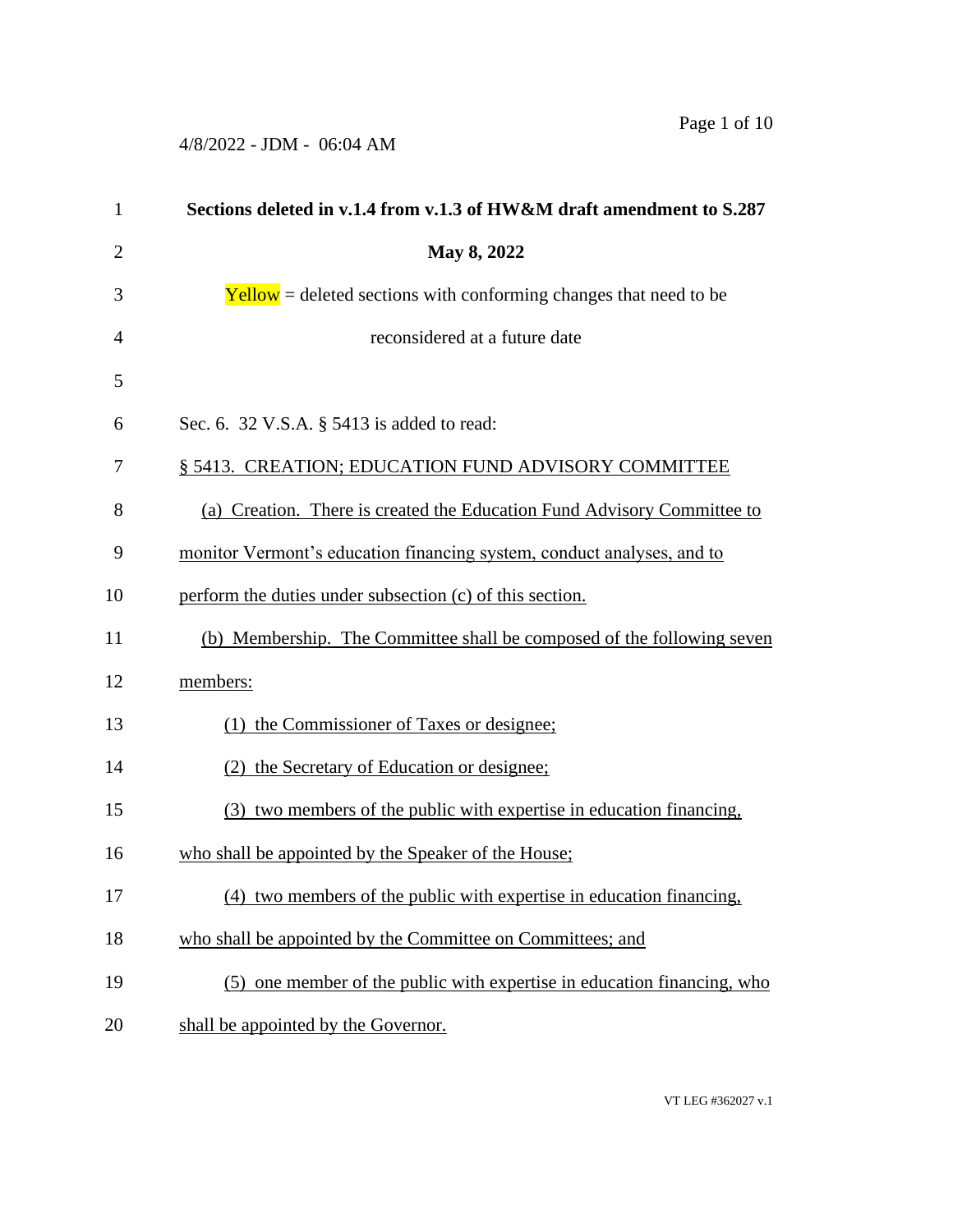| $\mathbf{1}$   | $(c)(1)$ Powers and duties. Annually, on or before January 15, the              |
|----------------|---------------------------------------------------------------------------------|
| $\overline{2}$ | Committee shall make recommendations to the General Assembly regarding:         |
| 3              | (A) updating the cost factor adjustments, which may include                     |
| 4              | recalibration, recalculation, adding or eliminating factors, or any combination |
| 5              | of these actions, as necessary;                                                 |
| 6              | (B) changes to, or the addition of new or elimination of existing,              |
| 7              | categorical aid, as necessary;                                                  |
| 8              | (C) changes to income levels eligible for a property tax credit under           |
| 9              | 32 VSA § 6066;                                                                  |
| 10             | (D) means to adjust the revenue sources for the Education Fund,                 |
| 11             | including whether to transition to an education income tax;                     |
| 12             | (E) means to improve both equity and efficiency in education funding            |
| 13             | statewide;                                                                      |
| 14             | (F) whether and when to reinstate the excess spending threshold and,            |
| 15             | if reinstated, at what level;                                                   |
| 16             | (G) whether and when to reinstate 16 V.S.A. $\S$ 563 (11)(D), the               |
| 17             | required language for a school budget ballot, and if reinstated, what language  |
| 18             | to use to promote accuracy and transparency; and                                |
| 19             | (H) the amount of the stabilization reserve.                                    |

VT LEG #362027 v.1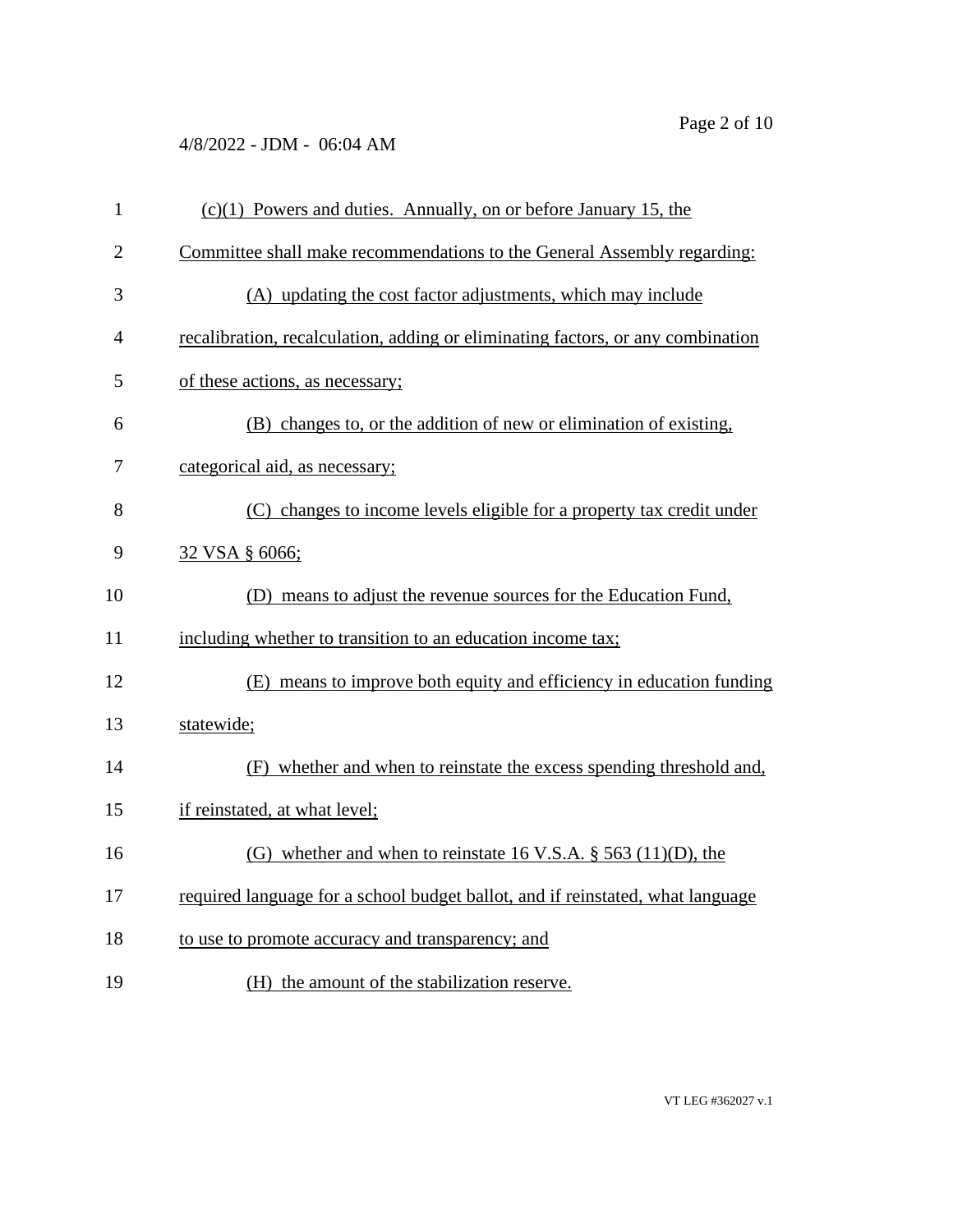| $\mathbf{1}$   | (2) The Committee shall recommend updated cost factor adjustments             |
|----------------|-------------------------------------------------------------------------------|
| $\overline{2}$ | and categorical aid to the General Assembly at least every five years, which  |
| 3              | may include a recommendation not to make changes where appropriate.           |
| $\overline{4}$ | (3) The Committee, in its initial January 15, 2023 report to the General      |
| 5              | Assembly, shall, after consultation with the Department of Taxes, the Agency  |
| 6              | of Education, and the Joint Fiscal Office, make recommendations on the        |
| 7              | implementation of an education income tax system to replace the homestead     |
| 8              | education property tax system, including:                                     |
| 9              | (A) implementing a renter's tax credit or other mechanisms to ensure          |
| 10             | Vermonters who rent a primary residence participate fairly in the education   |
| 11             | income tax system;                                                            |
| 12             | (B) means for administering the new education income tax system;              |
| 13             | and                                                                           |
| 14             | (C) ways to transition from the current homestead education property tax      |
| 15             | system to the new income tax system.                                          |
| 16             | (d) Assistance. The Committee shall have the administrative, technical,       |
| 17             | and legal assistance of the Department of Taxes, the Agency of Education, and |
| 18             | the Joint Fiscal Office.                                                      |
| 19             | (e) Meetings.                                                                 |
| 20             | (1) The Commissioner of Taxes shall call the first meeting of the             |
| 21             | Committee to occur on or before July 15, 2022.                                |

VT LEG #362027 v.1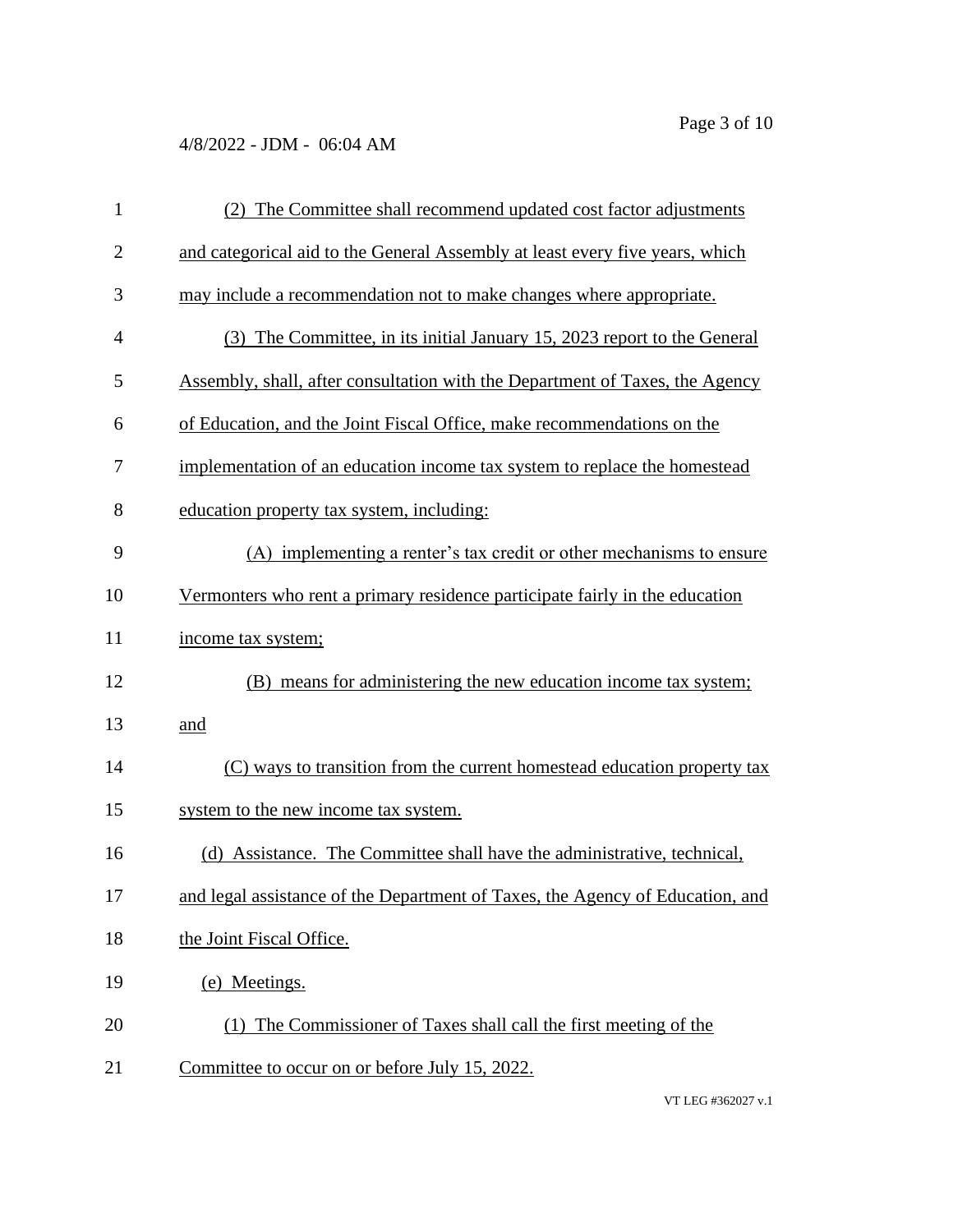| $\mathbf{1}$   | (2) The Committee shall select a chair from among its members at the         |
|----------------|------------------------------------------------------------------------------|
| $\overline{2}$ | first meeting.                                                               |
| 3              | (3) A majority of the membership shall constitute a quorum.                  |
| $\overline{4}$ | (f) Compensation and reimbursement. Members of the Committee shall be        |
| 5              | entitled to per diem compensation and reimbursement of expenses as permitted |
| 6              | under section 1010 of this title for up to four meetings per year.           |
| 7              | Sec. 7. APPROPRIATION; EDUCATION FUND ADVISORY                               |
| 8              | <b>COMMITTEE</b>                                                             |
| 9              | The sum of \$2,500.00 is appropriated from the General Fund in fiscal year   |
| 10             | 2023 for per diem and reimbursement of expenses for members of the           |
| 11             | Education Fund Advisory Committee created under Sec. 6 of this act.          |
| 12             | Sec. 9. AGENCY OF EDUCATION; STAFFING                                        |
| 13             | (a) The following six positions are created in the Agency of Education:      |
| 14             | (1) one full-time, classified position to provide guidance and support to    |
| 15             | school districts for English language learners for whom English is not their |
| 16             | primary language;                                                            |
| 17             | (2) two full-time, classified positions to develop and maintain the          |
| 18             | universal household income declaration form and provide guidance to school   |
| 19             | districts on its use; and                                                    |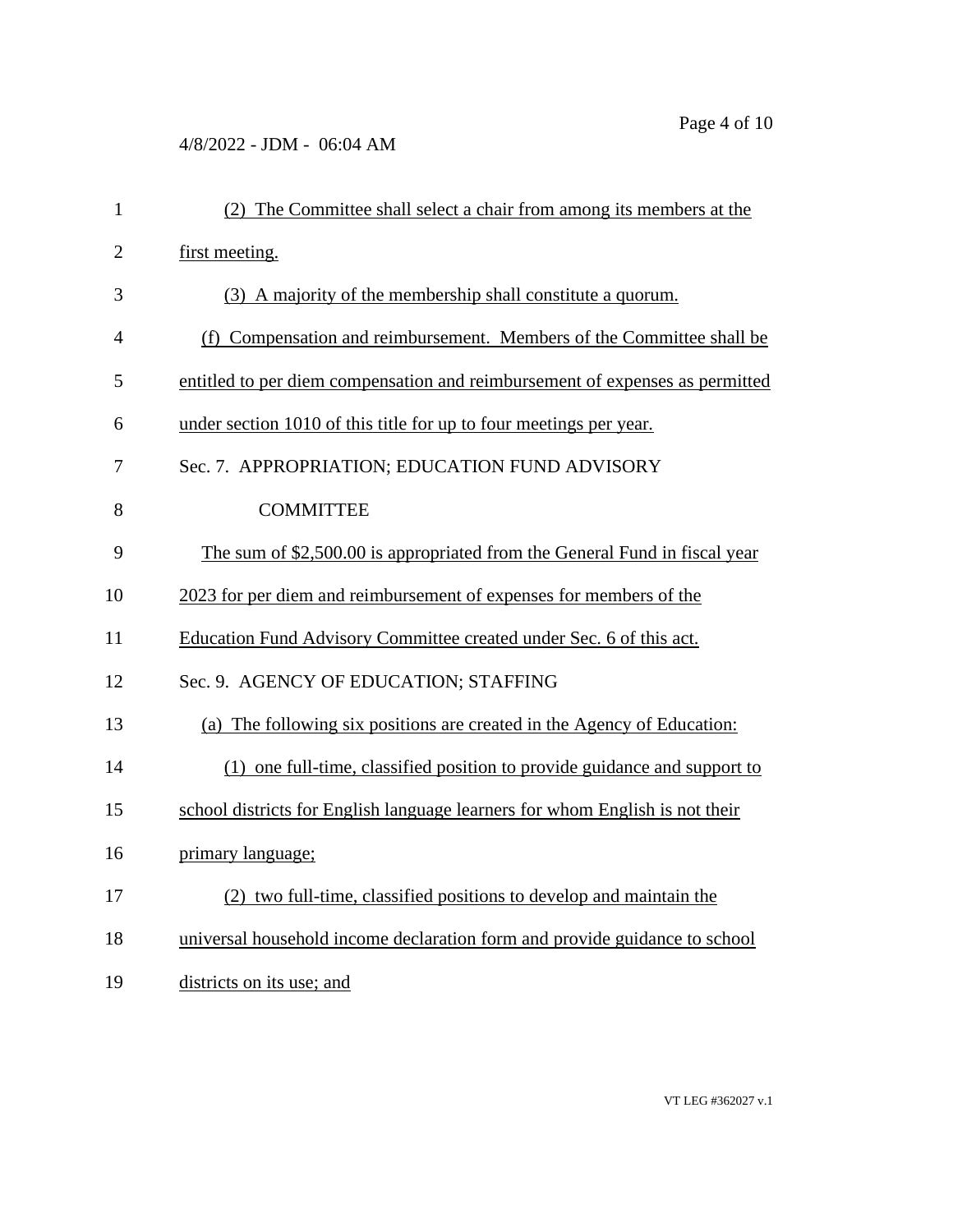| 1              | (3) three full-time, classified positions to provide financial and data          |
|----------------|----------------------------------------------------------------------------------|
| $\overline{2}$ | analysis for the Agency of Education and the Education Fund Advisory             |
| 3              | Committee created under Sec. 6 of this act.                                      |
| $\overline{4}$ | (b) There is appropriated to the Agency of Education from the General            |
| 5              | Fund for fiscal year 2023 the amount of \$600,000.00 for salaries, benefits, and |
| 6              | operating expenses for the positions created under subsection (a) of this        |
| 7              | section.                                                                         |
| 8              | Sec. 11. 16 V.S.A. $\S$ 4001(6)(B) is amended to read:                           |
| 9              | (B) For purposes of calculating excess spending pursuant to                      |
| 10             | 32 V.S.A. § 5401(12), "education spending" shall not include:                    |
| 11             | * * *                                                                            |
| 12             | (iv) Spending attributable to the cost of planning the merger of a               |
| 13             | small school, which for purposes of this subdivision means a school with an      |
| 14             | average grade size of 20 or fewer students, with one or more other schools.      |
| 15             | [Repealed.]                                                                      |
| 16             | * * *                                                                            |
| 17             | (x) School district costs associated with dual enrollment and early              |
| 18             | college programs. [Repealed.]                                                    |
| 19             | * * *                                                                            |
| 20             | Sec. 22. 16 V.S.A. § 4016 is amended to read:                                    |
| 21             | §4016. REIMBURSEMENT FOR TRANSPORTATION EXPENDITURES                             |
|                | VT LEG #362027 v.1                                                               |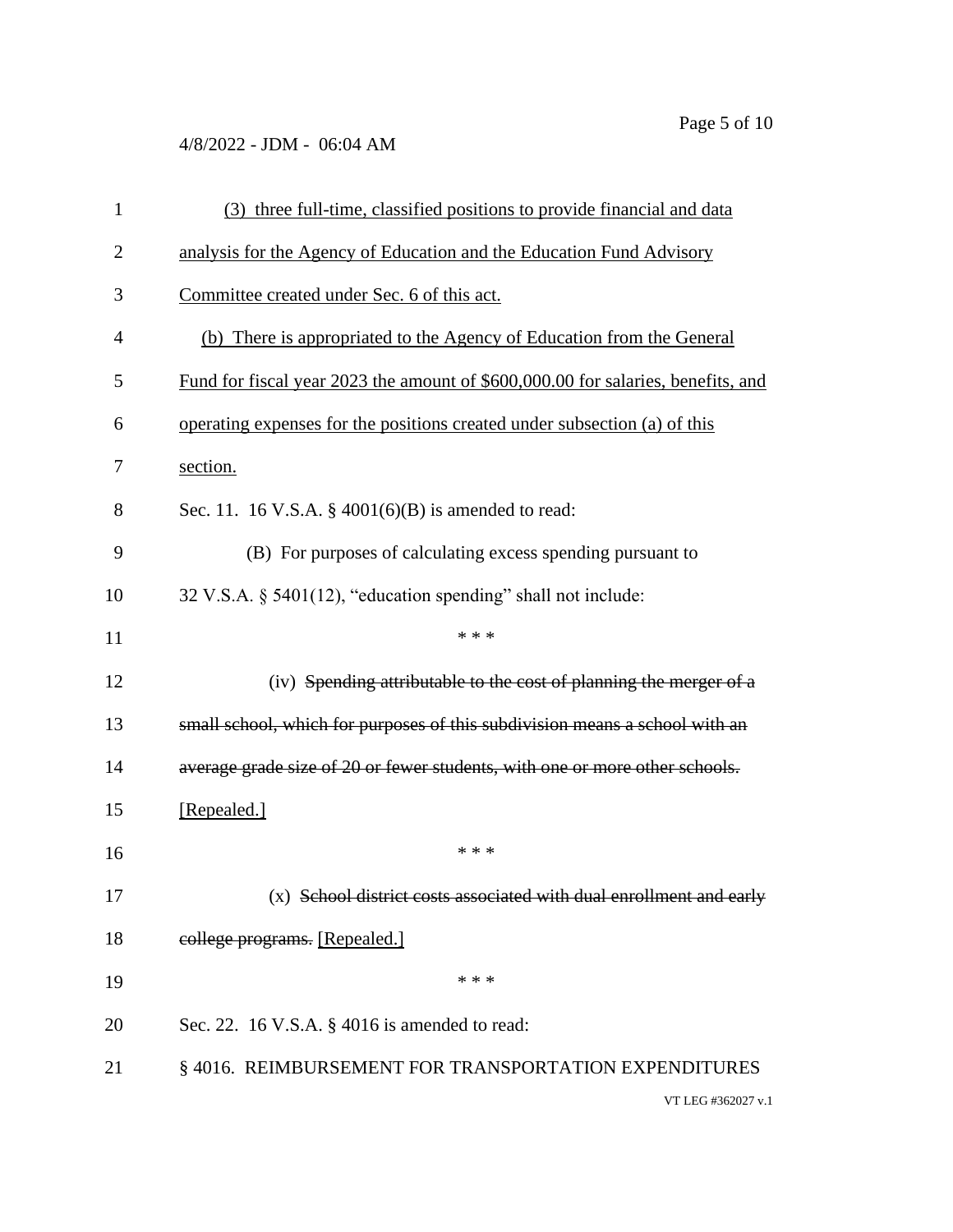| $\mathbf{1}$   | (a) A school district or supervisory union that incurs allowable                   |
|----------------|------------------------------------------------------------------------------------|
| $\overline{2}$ | transportation expenditures shall receive a transportation reimbursement grant     |
| 3              | each year. The grant shall be equal to 50 percent of allowable transportation      |
| 4              | expenditures; provided, however, that in any year the total amount of grants       |
| 5              | under this subsection shall not exceed the total amount of adjusted base year      |
| 6              | transportation grant expenditures. The total amount of base year transportation    |
| 7              | grant expenditures shall be \$10,000,000.00 for fiscal year 1997, increased each   |
| 8              | year thereafter by the annual price index for state and local government           |
| 9              | purchases of goods and services. If in any year the total amount of the grants     |
| 10             | under this subsection exceed the adjusted base year transportation grant           |
| 11             | expenditures, the amount of each grant awarded shall be reduced                    |
| 12             | proportionately. Transportation grants paid under this section shall be paid       |
| 13             | from the Education Fund and shall be added to adjusted education payment           |
| 14             | receipts paid under section 4011 of this title.                                    |
| 15             | * * *                                                                              |
| 16             | (c) A district or supervisory union may apply and the Secretary may pay            |
| 17             | for extraordinary transportation expenditures incurred due to geographic or        |
| 18             | other conditions such as the need to transport students out of the school district |
| 19             | to attend another school because the district does not maintain a public school.   |
| 20             | The State Board shall define extraordinary transportation expenditures by rule.    |
| 21             | The total amount of base year extraordinary transportation grant expenditures      |
|                | VT LEG #362027 v.1                                                                 |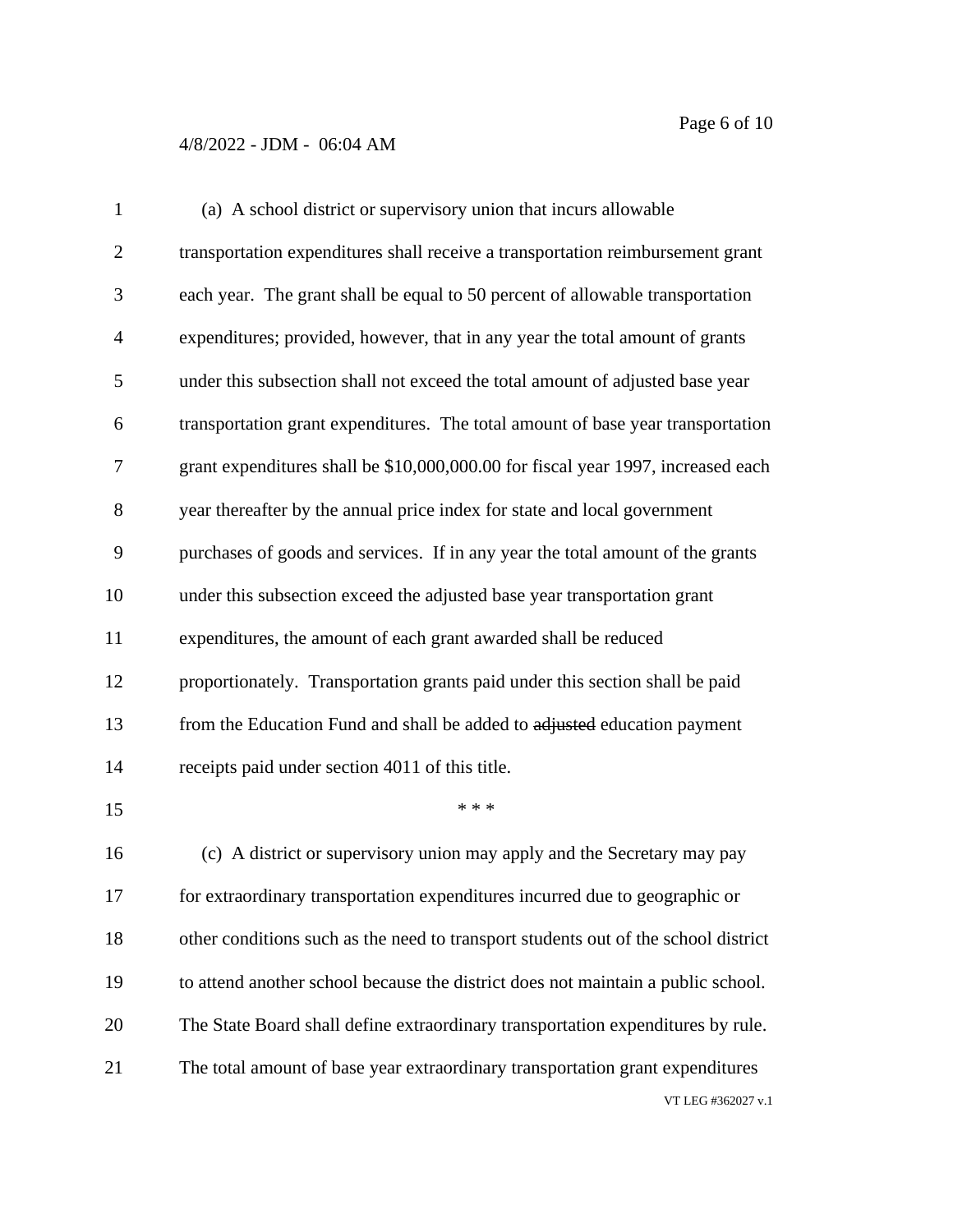| 1  | shall be \$250,000.00 for fiscal year 1997, increased each year thereafter by the   |
|----|-------------------------------------------------------------------------------------|
| 2  | annual price index for state and local government purchases of goods and            |
| 3  | services. Extraordinary transportation expenditures shall not be paid out of the    |
| 4  | funds appropriated under subsection (b) of this section for other transportation    |
| 5  | expenditures. Grants paid under this section shall be paid from the Education       |
| 6  | Fund and shall be added to adjusted education payment receipts paid under           |
| 7  | section 4011 of this title.                                                         |
| 8  | Sec. 25. 16 V.S.A. § 563 is amended to read:                                        |
| 9  | § 563. POWERS OF SCHOOL BOARDS; FORM OF VOTE                                        |
| 10 | The school board of a school district, in addition to other duties and              |
| 11 | authority specifically assigned by law:                                             |
| 12 |                                                                                     |
|    |                                                                                     |
| 13 | $(11)(A)$ Shall prepare and distribute annually a proposed budget for the           |
| 14 | next school year according to such major categories as may from time to time        |
| 15 | be prescribed by the Secretary.                                                     |
| 16 |                                                                                     |
| 17 | (C) At a school district's annual or special meeting, the electorate                |
| 18 | may vote to provide notice of availability of the school budget required by this    |
| 19 | subdivision to the electorate in lieu of distributing the budget. If the electorate |
| 20 | of the school district votes to provide notice of availability, it must specify how |
| 21 | notice of availability shall be given, and such notice of availability shall be     |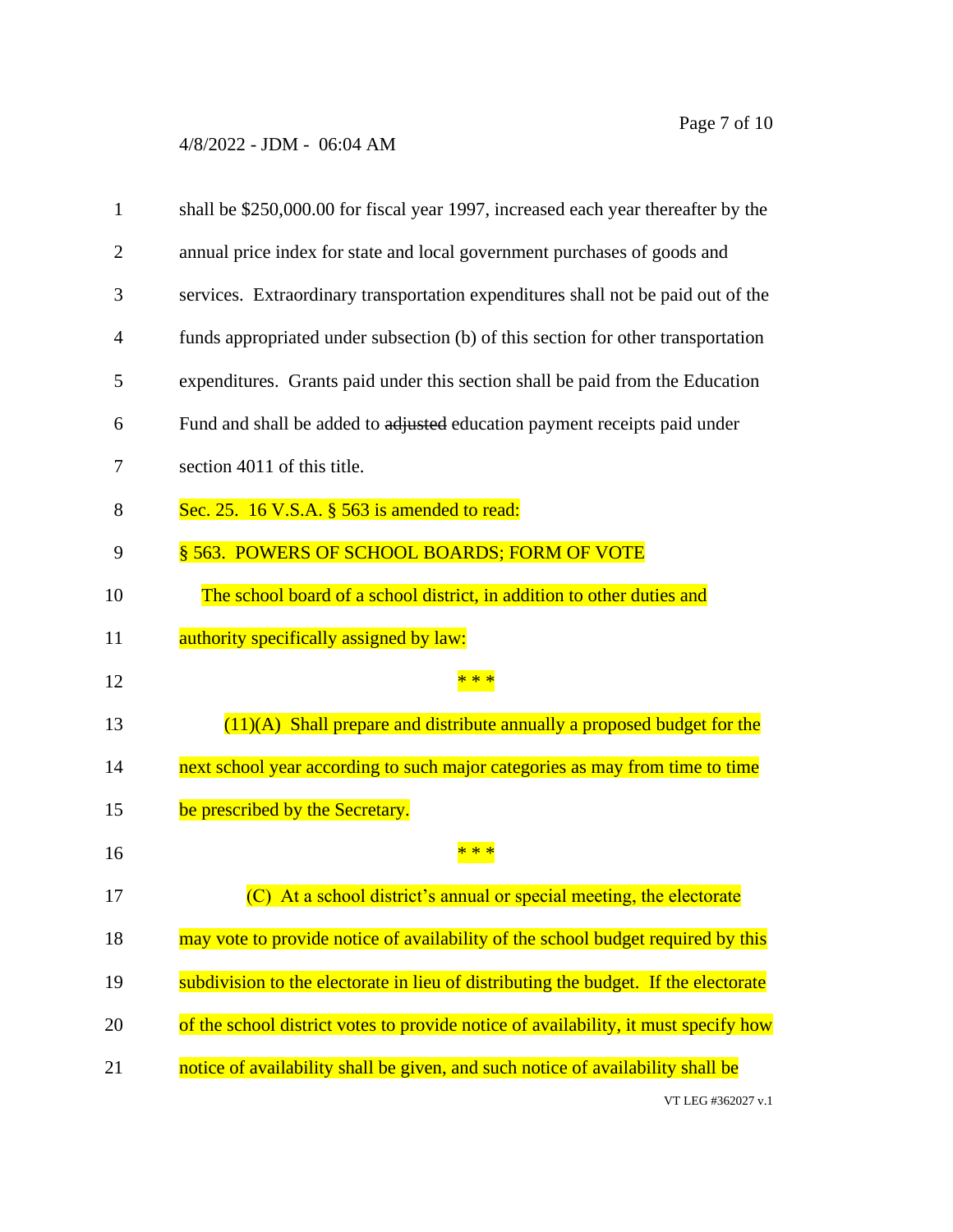| $\mathbf{1}$   | provided to the electorate at least 30 days before the district's annual meeting.     |
|----------------|---------------------------------------------------------------------------------------|
| $\overline{2}$ | The proposed budget shall be prepared and distributed at least ten days before        |
| 3              | a sum of money is voted on by the electorate. Any proposed budget shall show          |
| $\overline{4}$ | the following information in a format prescribed by the Secretary:                    |
| 5              |                                                                                       |
| 6              | (iv) the definition of "education spending," the number of pupils                     |
| 7              | and number of equalized pupils long-term membership in the school district,           |
| 8              | and the district's per pupil education spending per equalized pupil in the            |
| 9              | proposed budget and in each of the prior three years.                                 |
| 10             | (D) The board shall present the budget to the voters by means of a                    |
| 11             | ballot in the following form:                                                         |
| 12             | "Article #1 (School Budget):                                                          |
| 13             | Shall the voters of the school district approve the school board to expend            |
| 14             | ______, which is the amount the school board has determined to be                     |
| 15             | necessary for the ensuing fiscal year? It is estimated that this proposed budget,     |
| 16             | if approved, will result in per pupil education spending of $\S$<br>per               |
| 17             | equalized pupil. This projected per pupil education spending per equalized            |
| 18             | <b>pupil</b> is _<br><sup>1</sup> % higher/lower than spending for the current year." |
| 19             | $* *$                                                                                 |
| 20             | Sec. 26. 16 V.S.A. § 706 is amended to read:                                          |
| 21             | §706. PROPOSAL TO FORM STUDY COMMITTEE                                                |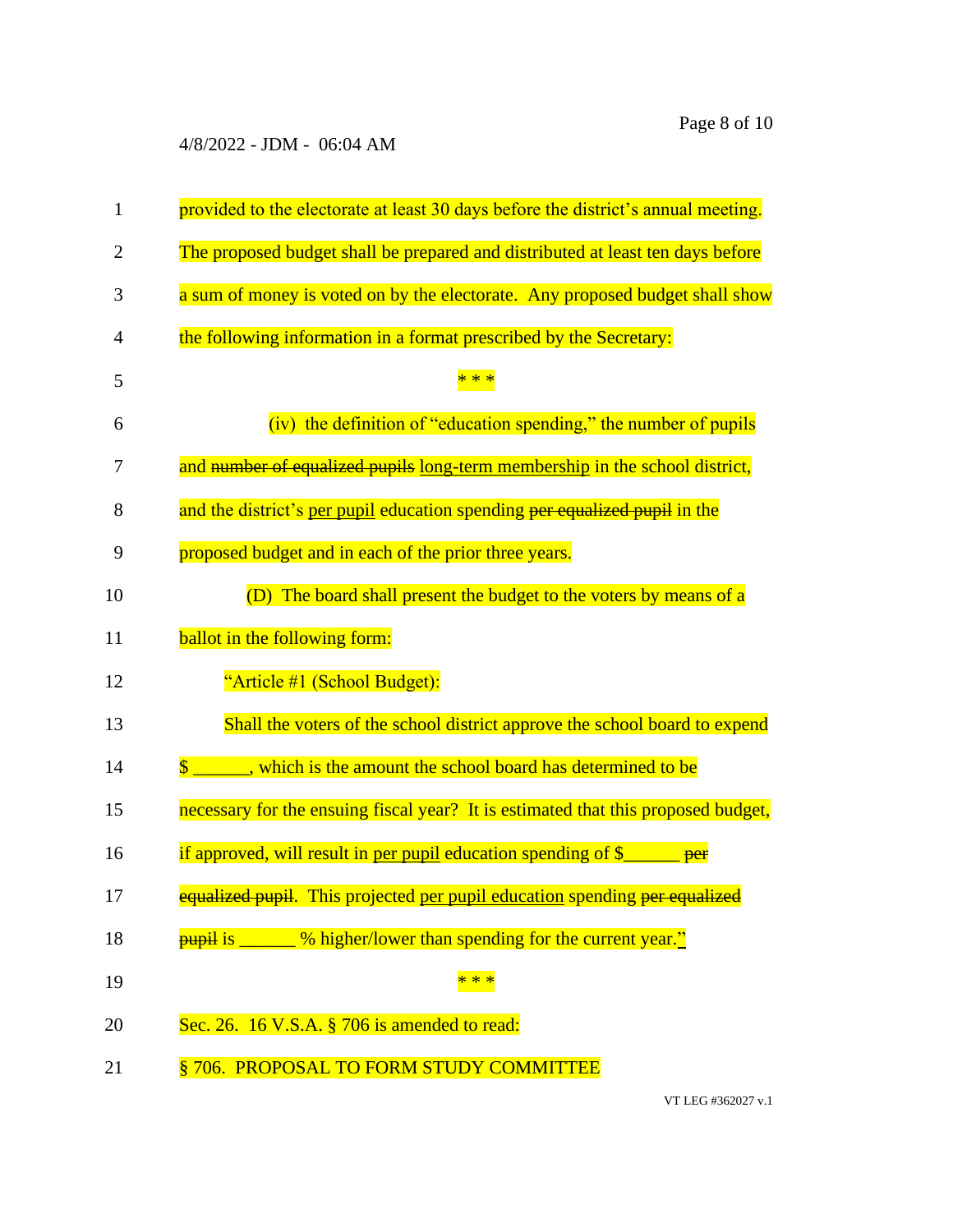| $\mathbf{1}$ | When the boards of two or more school districts believe that a study                  |
|--------------|---------------------------------------------------------------------------------------|
| 2            | committee should be established to study the advisability of forming a union          |
| 3            | school district, or if five percent of the voters eligible to vote at the last annual |
| 4            | or special school district meeting petition the board of their respective school      |
| 5            | districts to do so, each of the boards shall meet with the superintendent of each     |
| 6            | participating district. With the advice of the superintendent, the boards shall       |
| 7            | establish a budget and shall fix the number of persons to serve on the study          |
| 8            | committee that prepares the report required by this subchapter. The boards'           |
| 9            | proposal shall ensure that each participating district share in the committee's       |
| 10           | budget and be represented on the committee in that proportion that the                |
| 11           | equalized pupils long-term membership $\epsilon_1$ as defined in section 4001         |
| 12           | determined under section 4010 of this title), of the district bear to the total       |
| 13           | equalized pupils long-term membership of all school districts intending to            |
| 14           | participate in the committee's study. Nothing in this section shall be construed      |
| 15           | to prohibit informal exploration between and among school districts prior to          |
| 16           | the formation of a study committee.                                                   |
| 17           | Sec. 29. 32 V.S.A. § 5401 is amended to read:                                         |
| 18           | § 5401. DEFINITIONS                                                                   |
| 19           | As used in this chapter:                                                              |
| 20           | * * *                                                                                 |
| 21           | (12) "Excess spending" means:                                                         |

VT LEG #362027 v.1